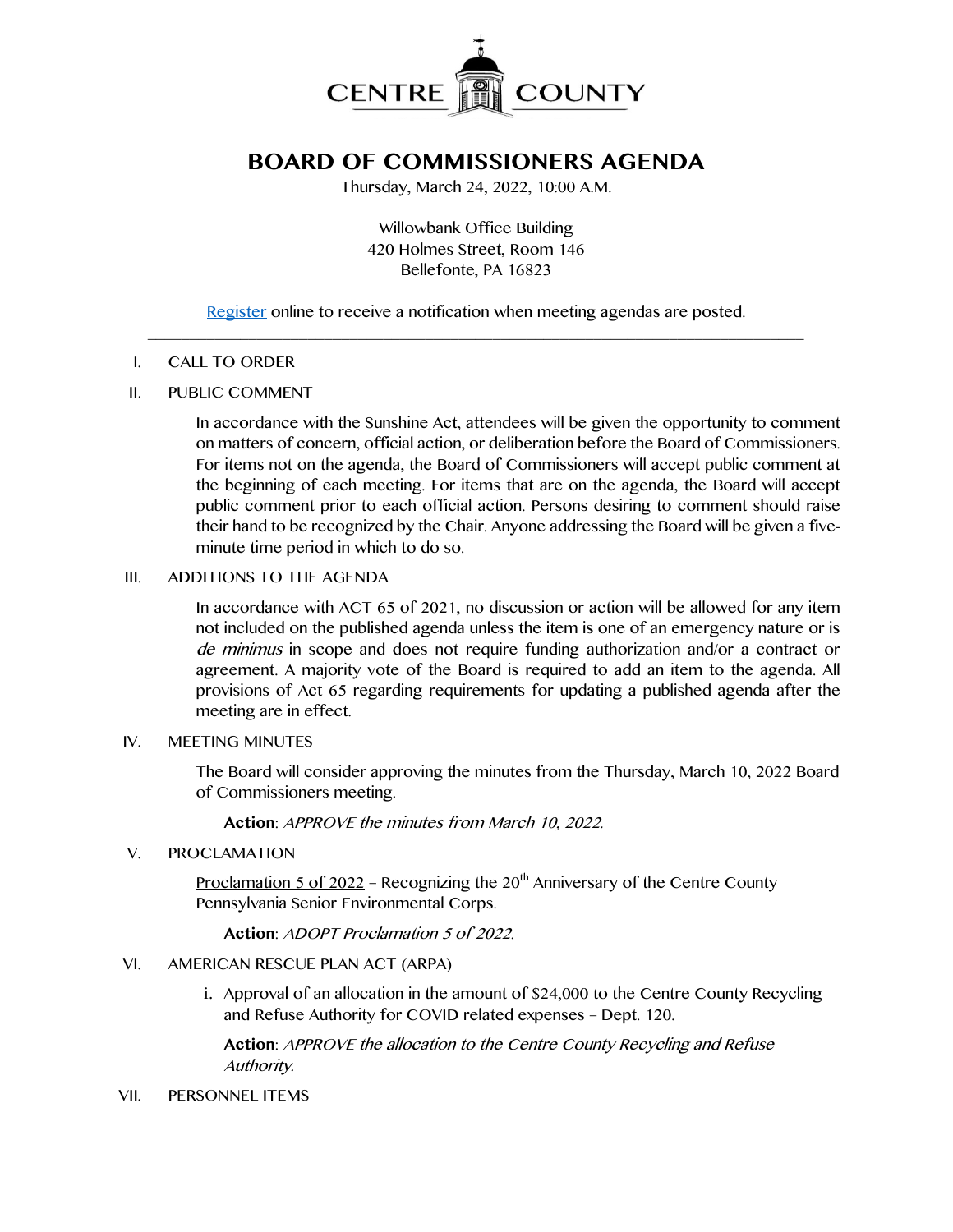# A. Human Resources

i. Consider approval to expand the Employee Referral Incentive Program to all nonsupervisory vacancies within the County, effective March 24, 2022, pay period 7- Dept. 114.

# **Action:** APPROVE the expansion to the Employee Referral Incentive Program.

ii. Consider approval of a Recruitment Incentive Program to include all positions within the County, effective March 24, 2022, pay period 7 through July 30, 2022 pay period 16 – Dept. 114.

# **Action:** APPROVE the Employee Recruitment Incentive Program.

B. Human Services- Approve the proposed one step increase for designated Human Services case working employees in MH/ID/EI, Drug and Alcohol, Children and Youth Services, and Office of Aging effective March 27, 2022, pay period 8. Dept. 303, 304, 511, 521, 561, 562

# **Action:** APPROVE the personnel requisition for Human Services.

C. Commissioners- Approve a one-time payment of \$500 to all Non-Correctional Facility employees who are employed at the County as of April 8, 2022, pay period 8.- Dept. 120.

**Action:** APPROVE the one-time payment to all non-Correctional Facility employees.

- D. Conservation District
	- i. Consider approval of the promotion/change in title/department for Sherry Boone, from full-time Department Clerk 2 (80), Probation, (p.c. #15, non-exempt), at SG-N06C(03)--\$14.04/hour to full-time Department Clerk 3 (80), Conservation District, (p.c. #10, non-exempt, replacing J. Smite Rote), at SG-N08A(01)--\$14.79/hour, effective April 4, 2022, pay period 8. Salary budget savings for 2022 \$3,580, annualized salary savings for 2023 \$1,789 - Dept. 822.
	- ii. Consider approval of the personnel requisition for full-time Nutrient Management Technician, Conservation District, (p.c. #06, non-exempt, replacing A. Ulsh), at SG-N12, effective retro to March 16, 2022, pay period 7 – Dept. 822.

**Action:** APPROVE the Conservation District items i-ii.

E. Correctional Facility – Consider approval of the personnel requisition for full-time Lieutenant, Correctional Facility, (p.c. #03, non-exempt, replacing T. Corl), at SG-S54, effective retro to March 14, 2022, pay period 7 – Dept. 333.

# **Action:** APPROVE the personnel requisition for the Correctional Facility.

- F. Human Services
	- i. Children & Youth Services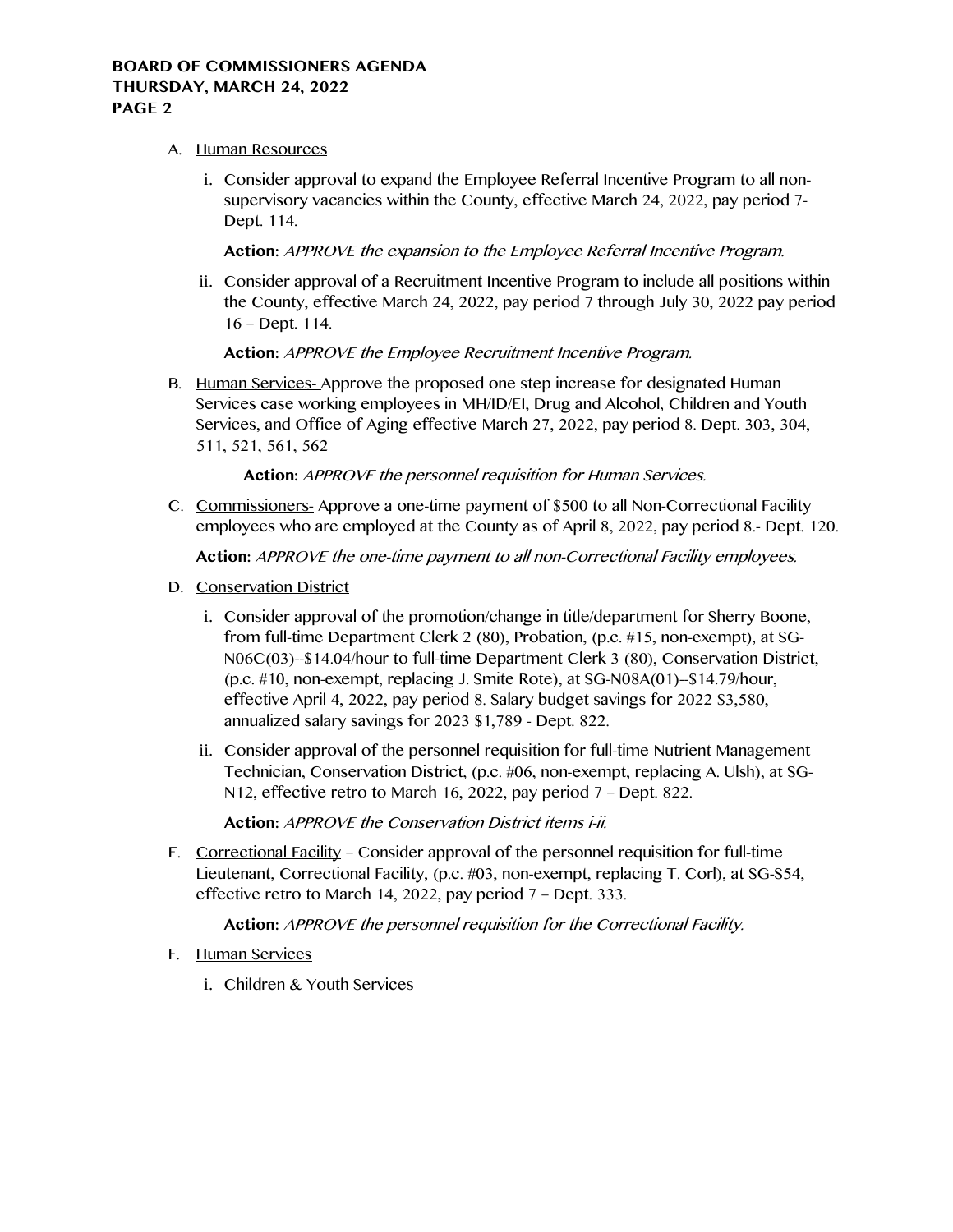- 1. Consider approval of the appointment for Harley R. Nelen, full-time Caseworker 1-C&YS, C&YS, (p.c. #41, non-exempt, replacing S. Haldeman), at SG-N11A(01)--\$16.90/hour, effective March 28, 2022, pay period 8. Conditional upon satisfactory completion of pre-employment requirements. Salary budget savings for 2022 \$6,844, annualized salary savings for 2023 \$10,472 - Dept. 511.
- 2. Consider approval of the personnel requisition for temporary Casework Intern, C&YS, (p.c. #36, non-exempt, replacing E. Giombetti), at SG-N06, effective March 22, 2022, pay period 7 – Dept. 511.
- 3. Consider approval of the appointment for Isabelle R. Taffera, temporary fulltime Casework Intern, C&YS, (p.c. #36, non-exempt, replacing E. Giombetti), at SG-N06A(01)--\$13.55/hour, effective March 28, 2022, pay period 8. Salary budget impact for 2022 \$1,099 - Dept. 511.
- 4. Consider approval of the personnel requisition for full-time Caseworker 2, C&YS, (p.c. #51, non-exempt, replacing C. Smith), at SG-N13, effective retro to March 15, 2022, pay period 7 – Dept. 511.
- 5. Consider approval of the personnel requisition for full-time Caseworker 2, C&YS, (p.c. #33, non-exempt, replacing K. Brown), at SG-N13, effective retro to March 15, 2022, pay period 7 – Dept. 511.

**Action:** APPROVE C&YS items 1-5.

# VIII. REPORT ON JUDICIAL PERSONNEL ITEMS

- A. Probation
	- i. President Judge Pamela Ruest has approved the personnel requisition for full-time Department Clerk 2 (80), Probation, (p.c. #19, non-exempt, replacing A. Wright), at SG-N06, effective March 14, 2022, pay period 7 – Dept. 301.
	- ii. President Judge Pamela Ruest has approved the personnel requisition for full-time Department Clerk 2 (80), Probation, (p.c. #15, non-exempt, replacing S. Boone), at SG-N06, effective March 21, 2022, pay period 7 – Dept. 301.

# IX. REPORT ON ROW OFFICE PERSONNEL ITEMS

# X. NON-PERSONNEL ITEMS

- A. Court Administration
	- i. PA Rule of Judicial Administration 701(a) and Act 37 of 2007 Senior Judge Chambers and Support Staff: Application for Senior Judge Reimbursable Costs application to the Administrative Office of Pennsylvania Courts (AOPC) for reimbursable costs incurred in calendar year 2021. Reimbursements requested are for staff support \$6,060 and facilities \$210 which totals \$6,270 in 2021 – Dept. 271.
	- ii. Court Interpreter Services Grant application to the Administrative Office of Pennsylvania Courts (AOPC) for language access reimbursable costs incurred in calendar year 2021. Reimbursements requested are for courtroom interpreters \$23,984.81 and telephone interpreting services \$787.80 which totals \$24,772.61 in 2021 – Dept. 271.

**Action**: APPROVE submission of the reimbursement applications to the AOPC.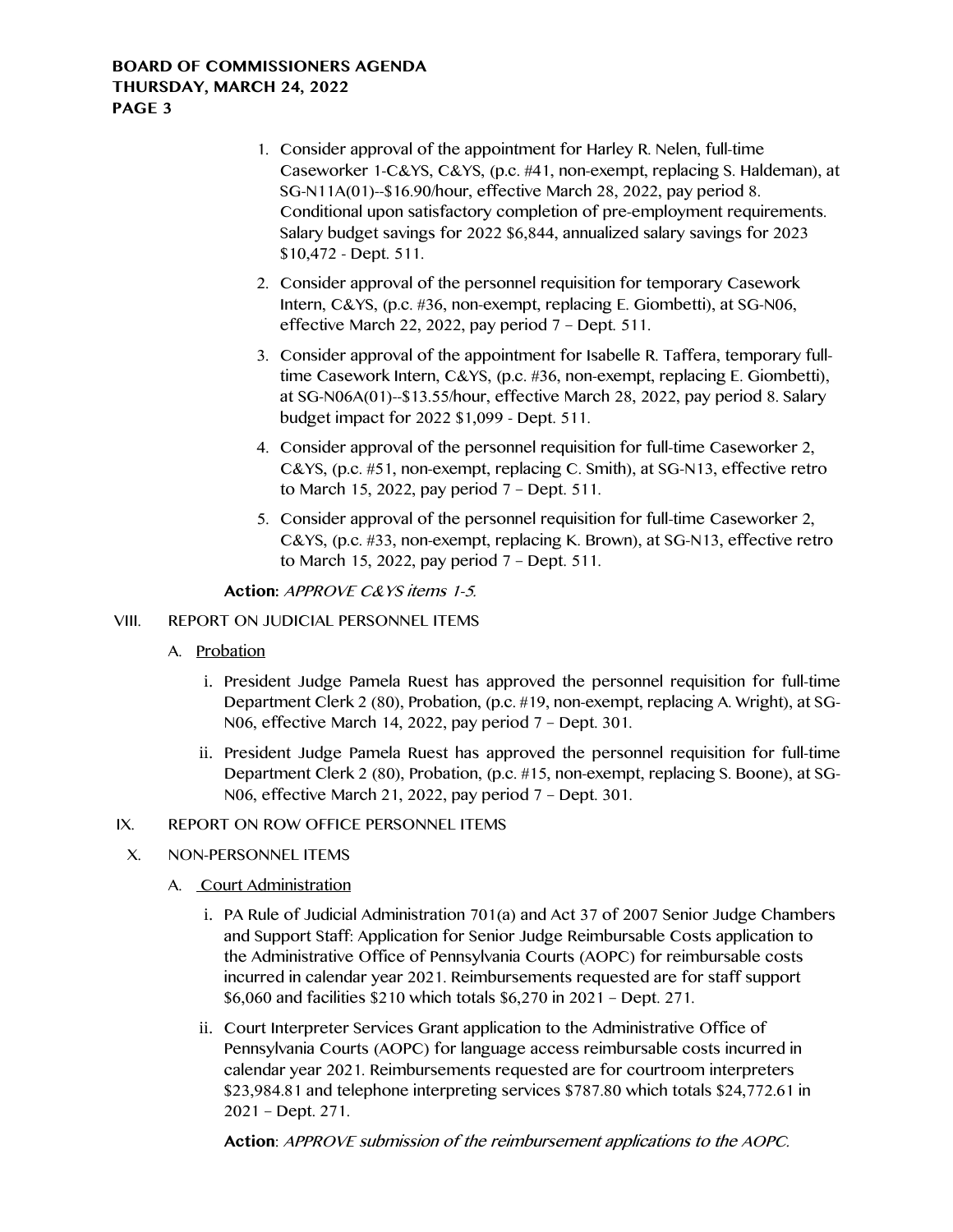B. Emergency Management – Submission of the Hazardous Material Response (HMRF) application for assistance to the Pennsylvania Emergency Management Agency (PEMA) for the period of July 1, 2022 through June 30, 2023 – Dept. 352.

**Action**: Add the HMRF Assessment to next week's Consent Agenda.

C. Housing – Satisfaction piece for Brian R. Catherman and Wendy S. Catherman for the premises located at 949 Steele Hollow Road, Julian – Dept. 815.

**Action**: APPROVE the satisfaction piece for Brian R. Catherman and Wendy S. Catherman.

D. Information Technology Services – Contract with Mission Critical Partners (MCP) to provide a period of time for the transfer of knowledge from the existing IT vendor. The contract amount is not to exceed \$120,000 for the period of March 24, 2022 through June 30, 2022 – Dept. 142.

**Action**: APPROVE the contract with Mission Critical Partners.

- E. Controller
	- i. Letter of Engagement with Baker Tilly US, LLP for the audit year 2021. The contract total is \$79,500 for the period of January 1, 2022 through December 31, 2022 – Dept. 125.
	- ii. Contract extension of the agreement with Korn Ferry to provide actuarial services. The contract rate is \$2,393 per month and \$1.85 per statement for pension benefit statements. The contract total is \$28,716 for the period of January 1, 2022 through December 31, 2022 – Dept. 125.

**Action**: Add Controller items i-ii to next week's Consent Agenda.

- F. Letter of Support
	- i. A Letter of support for organizations providing Quick Response Service in Centre County who were excluded from Act 10 grant funding. The letter will be sent to Governor Wolf and State Legislators representing Centre County and advocating for the aforementioned organizations to be included.

**Action**: APPROVE the letter of support for organizations providing Quick Response Service in Centre County who were excluded from Act 10 grant funding.

# XI. CONSENT AGENDA

**Action**: APPROVE this week's Consent Agenda.

- A. Prothonotary
	- i. Master Agreement with Teleosoft, Inc. to consolidate all existing license, software, support and maintenance agreements into one Master Agreement. This agreement remains in force until terminated with 90 days written notice. Pricing and services may be contracted via addenda to this Master Agreement – Dept. 223.
	- ii. Addendum A Prothonotary to the Master Agreement with Teleosoft, Inc. for CountySuite Civil Court software. The County shall pay a one-time fee of \$249,000 with maintenance services for the applications and configuration provided for a fee of \$29,954 per year – Dept. 223.